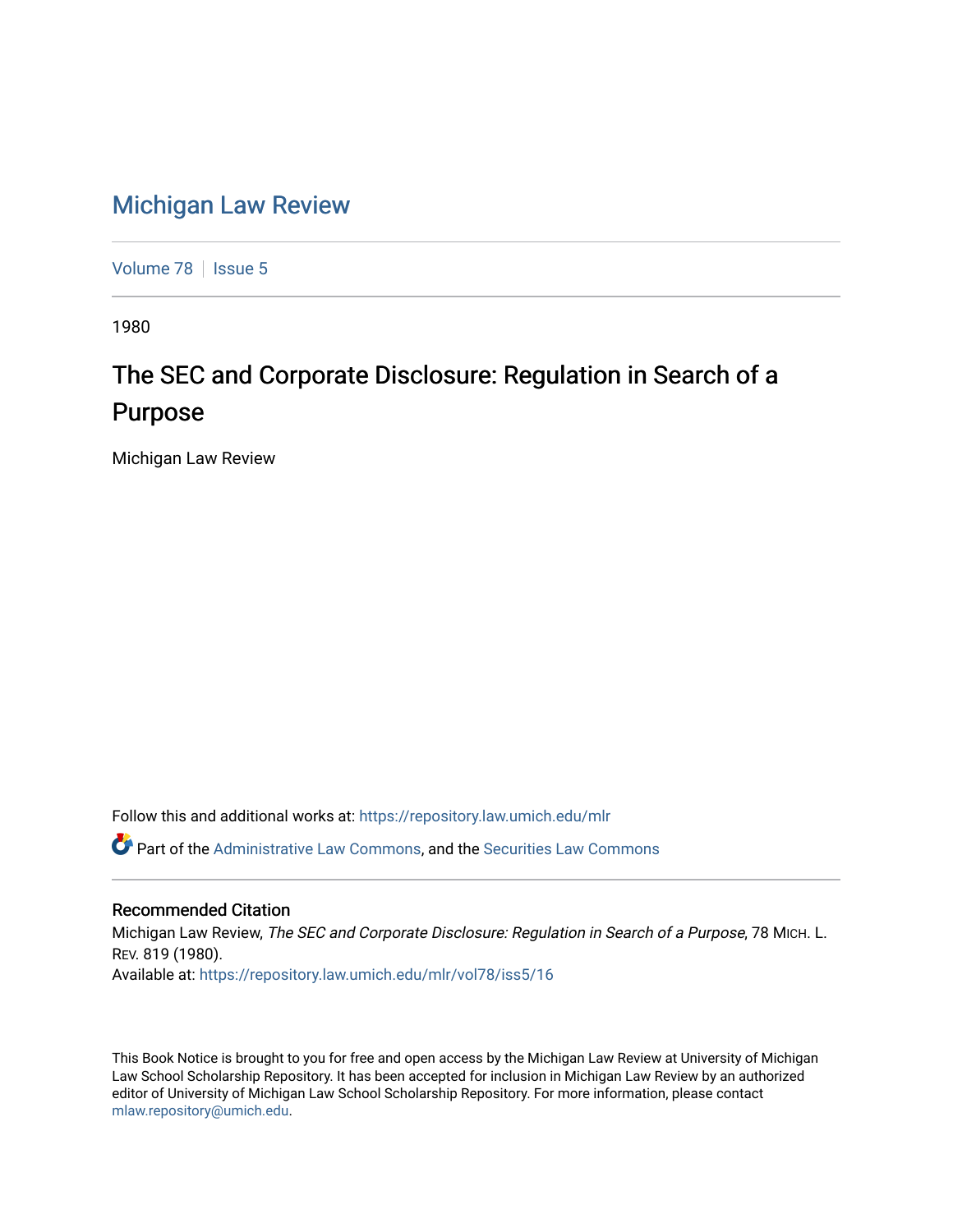THE SEC AND CORPORATE DISCLOSURE: REGULATION IN SEARCH OF A PURPOSE.\* BY *Homer Kripke.* New York: Law and Business, Inc./Harcourt Brace Jovanovich. 1979. Pp. xxii, 368. \$29.

Over the last four decades, the Securities and Exchange Commission and its staff have maintained a high level of technical competence, ability, enthusiasm, and integrity. Indeed, the SEC has long been regarded as an excellent training ground for young lawyers. In the last few years, however, the agency has drawn more frequent charges that it is inadequately fulfilling its statutory purpose of facilitating informed investment decisions. Professor Homer Kripke, a close observer of the financial markets for over forty-five years, has led the modern efforts to change basic SEC policies.

Regarded by some as a maverick, Kripke has long argued that the present SEC-mandated disclosure does little to aid the investor in making financial choices. In this, his most recent book, the New York University scholar levels a broadside against the Commission's performance from legal, accounting, and economic perspectives. Although he admires the ability of the Commission and its staff, the author argues that the Commission has failed to meet the challenge of the modern financial marketplace by disregarding the new economic learning about how the securities markets really work.

In Part I of his book, Kripke demonstrates that the SEC acts on the principle that disclosure is an unqualified blessing. This attitude, says Kripke, inhibits the agency from balancing disclosure's costs against its benefits in facilitating informed investment decisions. Professor Kripke paints the picture of an agency so enamored of its own procedures that it never evaluates them critically. He offers, as an example, the Commission's guidelines on disclosing perquisites. The agency acted, laments Kripke, without seriously considering whether such disclosure would really help a prospective investor. Instead, motivated by a sense of moral urgency, it imposed a broad rule without attending fo the essential issue of materiality:

This has all been based on a handful of notorious cases, with no evidence that significant amounts were involved in the majority of issuers or that stockholders would consider the disclosures material. When the novelty was fresh, the staff was apparently imposing cost allocation theories that would extract from many issuers disclosure of a phantom "perk"  $-$  an officer getting a benefit that costs the company little or nothing. Trifles like parking spaces were seriously discussed. Such ideological pursuit of details impairs the concept of materiality. These detailed prescriptions are not needed in instances of serious abuse, which the Commission is already handling under the antifraud laws

\* This book review was prepared by an Editor of the *Michigan Law Review* --- Ed.

819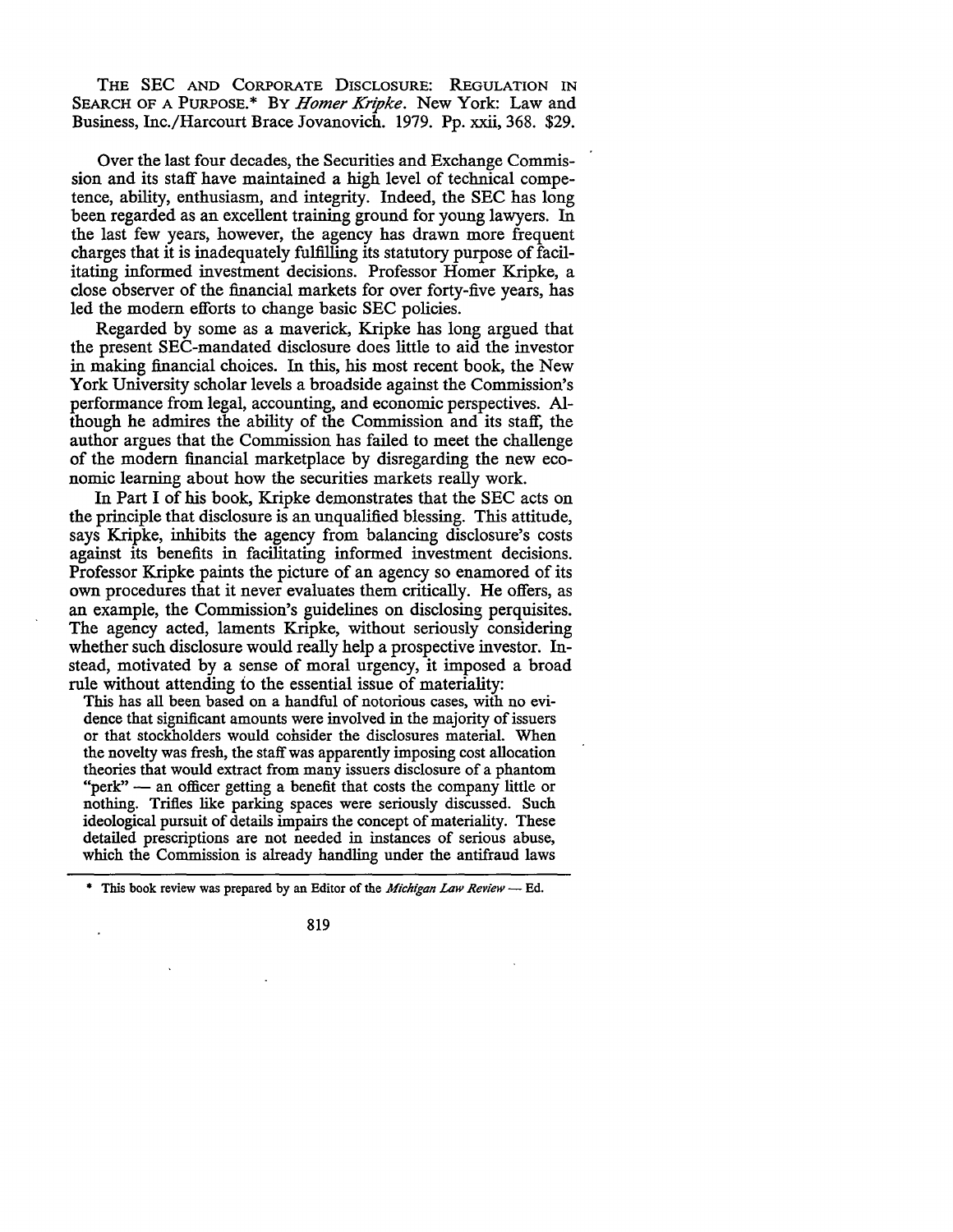.... This "perk" hunt has left behind a residue of worthless, perfunctory "disclosures" that rarely reveal anything material . . . but add new burdens in the disclosure forms. [P. 19.]

Since the Commission rarely assesses the relevance of its disclosure requirements, Kripke is not surprised that disclosures contain little of value to an investor. In Part II, he argues that most of the information relevant to an investor's decision cannot be found in the statutorily-mandated prospectus and registration statement. Kripke maintains that the firm-oriented, historically objective information found in a prospectus inadequately aids an investor in assessing the general movement of the marketplace, the future prospects of the industry in which the firm competes, or even the individual firm's future economic health.

Kripke feels that this results largely from the Commission's failure to adopt an interdisciplinary approach that embraces the new economic knowledge of how the financial markets work:

Because it did not want to build, or did not know how to build, the competence to function in an economic environment, the SEC has functioned in an environment of dissociated law. A majority of its chairmen, commissioners, and principal staff members have been lawyers. It has had a much smaller group of accountants and only a straggling number of engineers, economists and other specialists.

It is easier to apply verbal formulae to determine materiality than to develop a broad spectrum of skills for the task of defining material and useful disclosure. The Commission's fault is not failure to solve the problem of what is relevant. Its fault is not having tried. [P. 74.]

Kripke points to economic studies indicating that movements in an individual security's price correlate with the market's movement, thus questioning the usefulness of the Commission's firm-oriented disclosure requirements. Further, the "efficient-markets hypothesis" contends that all mandatory disclosure is superfluous. Under this theory, the market rapidly and efficiently "impounds" all public information in the price of securities. If correct, this theory means "there is little likelihood that one can earn abnormal returns by fundamental analysis of securities through public information" (p. 309).

The reader might reasonably ask how investors presently obtain needed information, if not through SEC-mandated documents. Kripke's answer is simple  $-$  through the market:

A disclosure will be supplied voluntarily by issuers interested in the capital markets when there is a consensus among suppliers of capital or other transactors in the capital markets that this information is necessary to them for lending and investment decisions. . . . If, on the other hand, it is material only under SEC conceptions, it will not be supplied unless SEC mandates its disclosure. [P. 119.]

Kripke maintains that such information is adequate, even without an SEC mandate, because the market demands it:

[T]he stock must have a following of interested investors and the spon-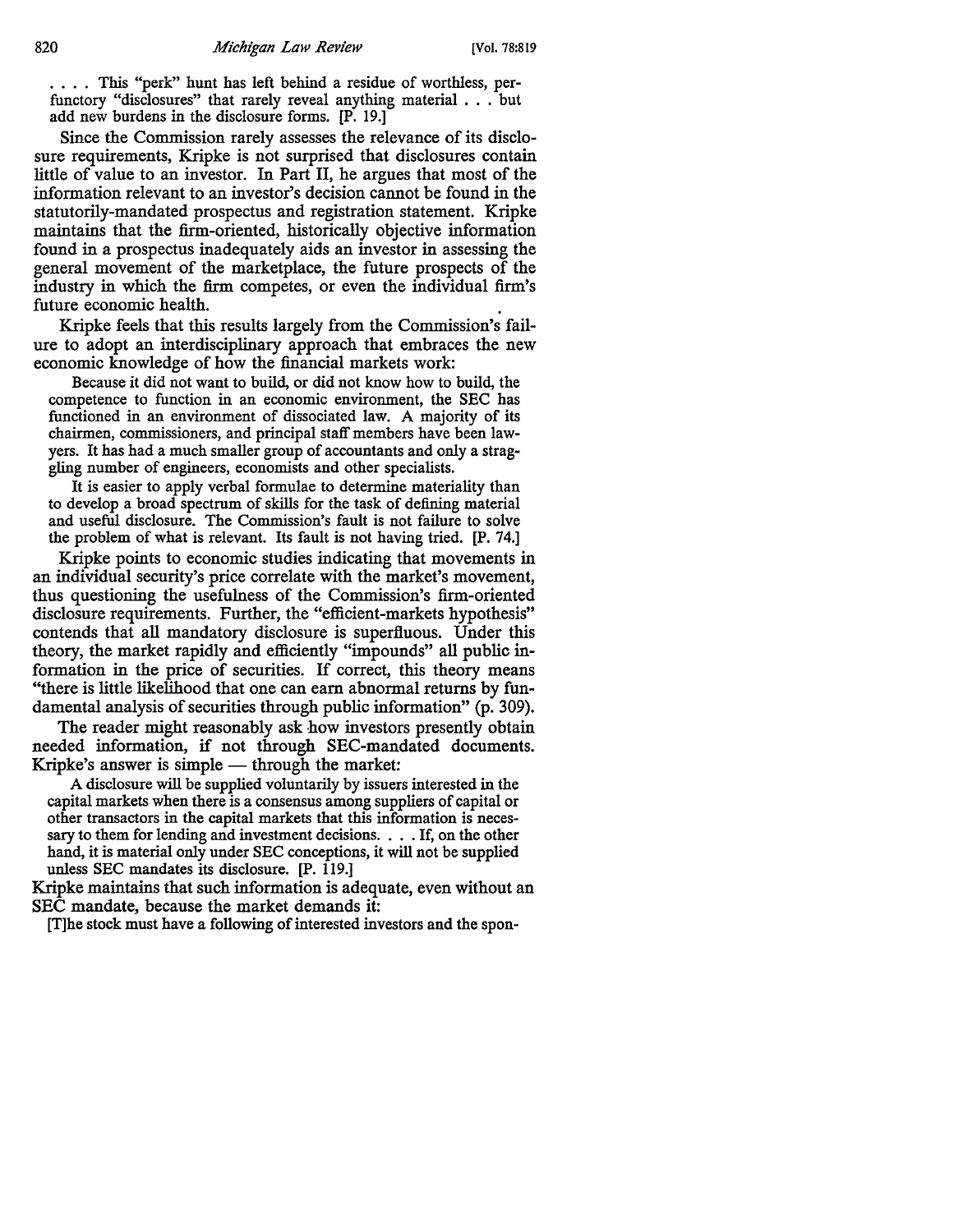sorship of brokers and dealers making recommendations to institutions and individuals after being counseled themselves by financial analysts. Companies must furnish information deemed adequate by analysts ... or lose their following.... Those whose results fall short of what they have given analysts and brokers reason to expect learn that "analysts do not like surprises". [Pp. 123-24.] ,

Kripke does not ask that the Commission automatically accept the teachings of the new economics of market analysis. He does argue, however, that rather it should recognize developments in nonlegal fields regarding the functioning of the markets and consider changes in its procedures that might respond to those developments. Somewhere between blind acceptance and blind rejection, there lies a happy medium.

In Part III, Kripke "moves from the macroeconomic to the microeconomic." He argues that since financial statements are the heart of disclosure, and since these statements are presented in an accounting context, the Commission's biggest task should be to define accounting conceptually. Financial accounting in the modem world must serve the needs of the serious investor, and not merely report the management's stewardship of the funds entrusted to it by the owners of the business. Yet Kripke finds that the SEC has not sought to direct accounting toward this modem ideal, but has limited its concern to mere surface problems:

[T]he Commission concerns itself with surface problems that can be forced into the mold of morality. It has not developed a capacity to probe beneath the surface of the hard problems  $-$  in the case of accounting, the nature of the financial reality to be abstracted and the kind of reporting that will be useful for the investor. [P. 158.]

Further, he argues, the Commission has abdicated its power to compensate for the accounting profession's natural inertia; it has allowed the accountants themselves to formulate the Generally Accepted Accounting Principles through the. Financial Accounting Standards Board. This delegation of power has perpetuated what Kripke considers an unconscionable tradition: the accountants' use of only historical cost in determining asset amounts for financial statements. He maintains that over time the historical cost figure, although objective, becomes irrelevant to investor decisions. Kripke would prefer a "fair value" system, keyed to an asset's replacement cost. "Fair value accounting . . . deals with the problem of prices moving at differential rates. Price level accounting deals with the problem of the change (usually the depreciation) in the unit of currency, and the resulting circumstances that costs incurred in different periods are not homogeneous" (p. 212). Kripke insists that both adjustments are necessary: "Fair value accounting shows price changes without separating the portion that is not a differential change but is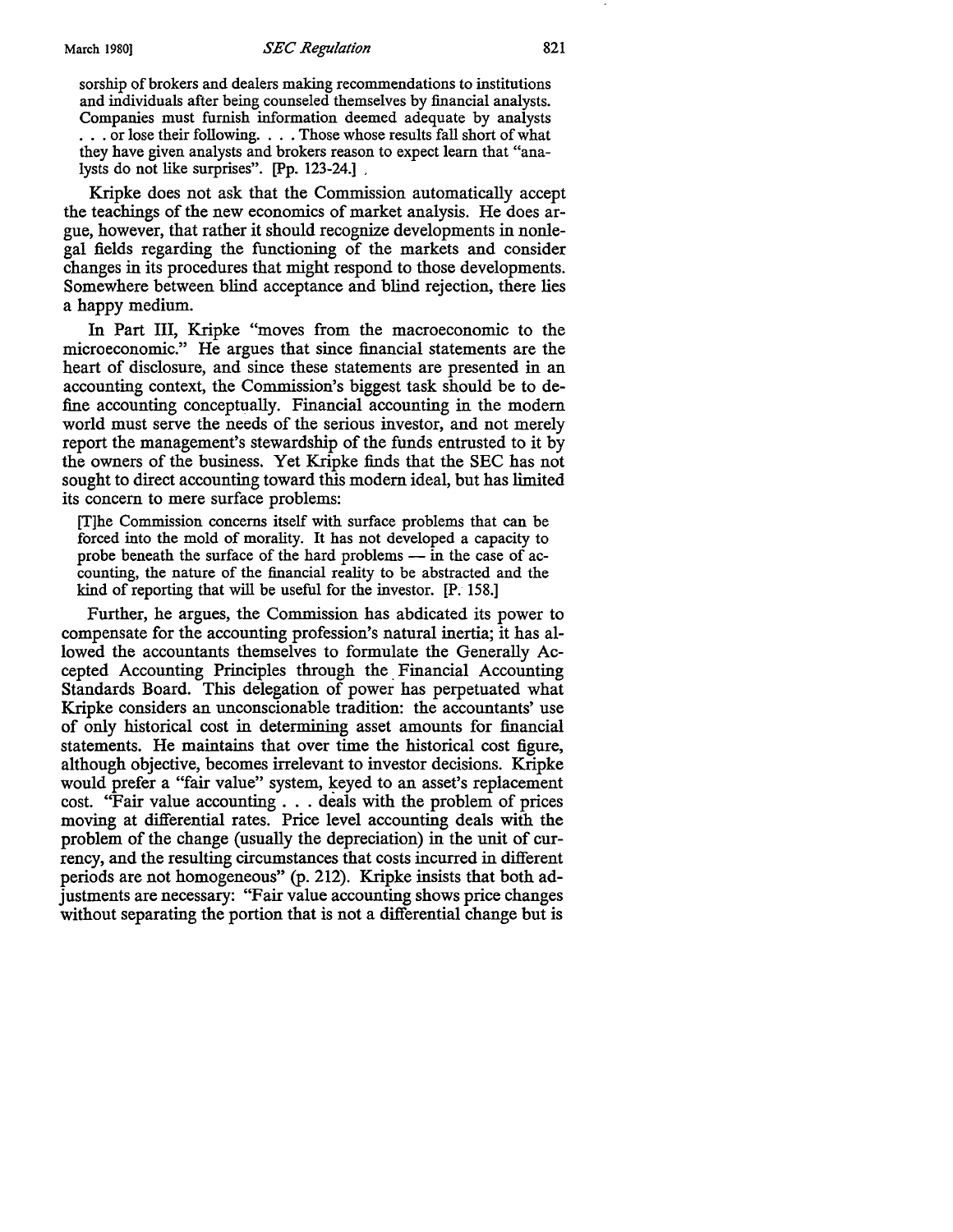merely due to inflation. Price level accounting adjusts all assets alike, concealing differential shifts" (p. 213).

In Part IV, the author attacks the Commission's narrowing of disclosure exemptions to section 5 of the Securities Act. As an example, he picks on rule 146's safe-harbor requirements for private placements. He argues that the rule's complicated and uncertain requirements have encouraged issuers to make costly public offerings rather than private placements of risky venture capital:

Instead of encouraging securities placements to be private in risky venture capital situations, the SEC's attitude tends to push these very enterprises toward public offerings: the rigid requirements of Rule 146 create the fear that the Commission will contend that the § 4(2) exemption is not available. The cost-saving of private placement as against a public registration has been severely reduced (if it exists at all) because of the agency's requirement that the information be the same as in a registration statement. . . . The private placee is disadvantaged if he wants to sell because he becomes subject to the resale limitations of Rule 144 ... while the ordinary purchaser in a public offering is free of these restrictions. Thus the balance of considerations steers the issuer toward a public offering and improvidently facilitates purchases by unsophisticated members of the public who would not have been invited to be private placees. [Pp. 240-41.]

Part V concludes the book by suggesting that "the key to righting the agency's course is to commit determination of policy to persons with broad vision and the interdisciplinary capability contemplated when agencies like the SEC were created in the heyday of the New Deal" (p. 276). Kripke thinks the present commissioners have this ability, but are shackled by three groups of technicians: the public accountants, the SEC's examining and interpretative staff, and its enforcement staff.

The public accountant, bemoans Kripke, has become a fourth party in "the trilateral disclosure system of issuer, investor and SEC" (p. 277). The author repeats his earlier arguments that the SEC, not the accounting profession, should determine accounting principles. The profession's influence should be cut back to areas where its financial sophistication would prove most valuable. For example, Kripke would value accountants' judgments on the inclusion of "soft ' information," such as projections of earnings and asset valuations in financial statements. But Krikpe doubts whether accountants will ever assume such a role until the SEC rids itself of its obsession with liability and discipline — an obsession that requires accountants to be policemen.

The SEC's examining and interpretative staffs could also unchain the commissioners' abilities, according to Kripke, by becoming more receptive to the inclusion of estimates and valuations in the disclosure documents:

[The SEC's examining and interpretive staffs] support the tendencies of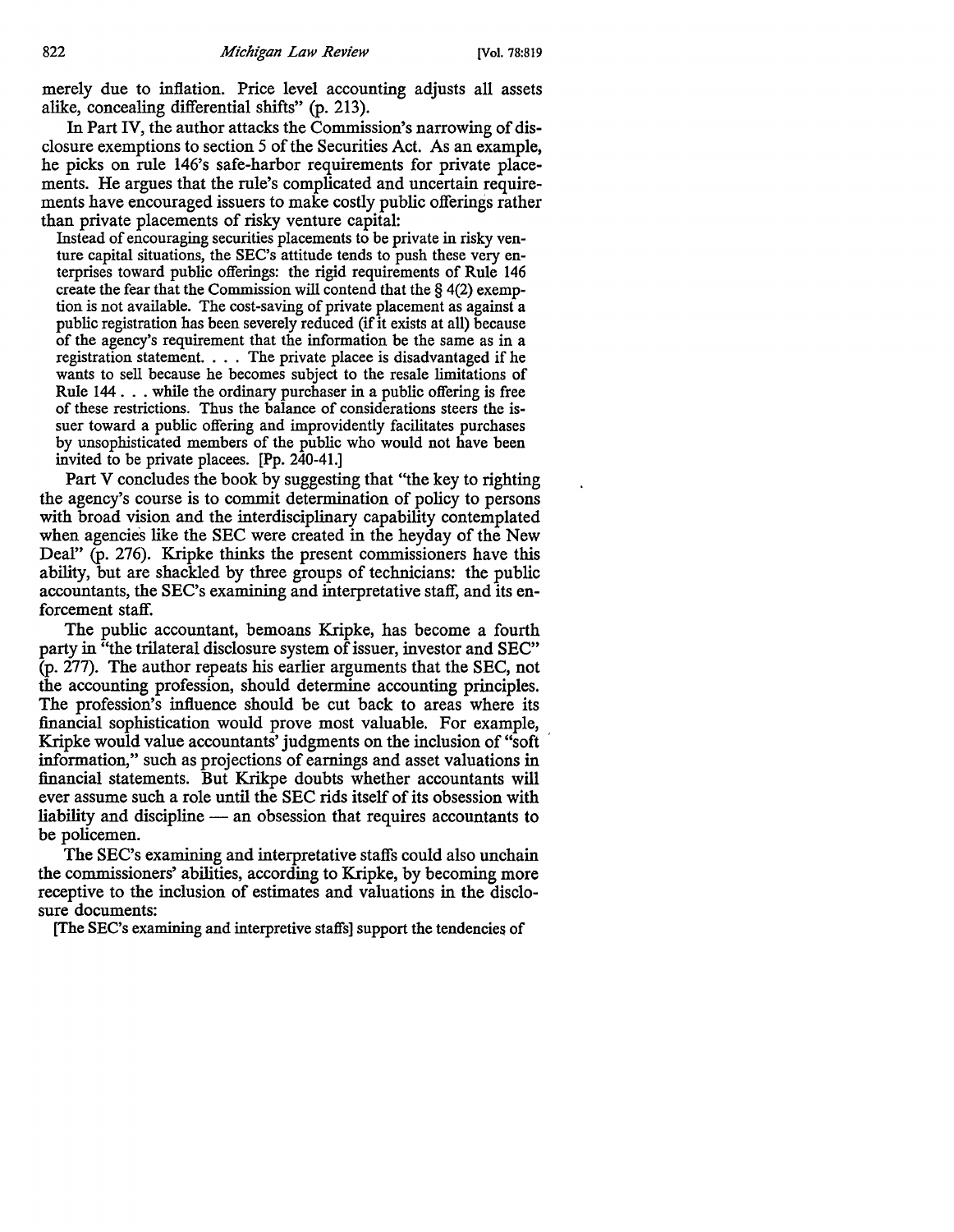## March 1980) *SEC Regulation* 823

the public accountants toward objectivity and reliability and for simi $lar$  reasons  $-$  not liability, but protection against criticism, by their own supervisors or by Congress and the public. They recognize that one cannot be criticized for permitting verifiable statements to be made; but one could be criticized for having let "soft" information be published, if it later proved to be inaccurate, no matter how reasonable it might have originally appeared to be. [P. 282.]

Finally Kripke prescribes that the SEC should curb its enforcement staff. He attributes the current lack of meaningful disclosure largely to the staff's "infatuation with liability." This litigious atmosphere, he says, discourages innovation in disclosure devices. Further, the frequency of fraud does not justify the SEC's enforcement orientation:

I am not a Pollyanna who believes that there are no security frauds. There are plenty of them and  $-$  be it noted  $-$  they were there in the heyday of enforcement, before the Supreme Court started limiting Rule lOb-5. The volume of situations calling for enforcement against fraud or serious nondisclosure has been substantial and it is not suggested that the Commission's concern has not been justified. Yet those cases have been insignificant compared to the volume of legitimate and proper disclosure consistent with what people understood was required of them. The Commission has been wrong in letting the needs of enforcement and the enforcement mentality color its dealings with the law-abiding sector of society. It has loaded disclosure for everyone, e.g., the notices of Rules 144 and 146, management compensation, and so on, in the hope of hampering a few abuses. Its creativeness has been almost entirely in the area of enforcement. [P. 284.]

In the book's appendix, Kripke dismisses as a failure the report of the Advisory Committee on Corporate Disclosure, which the SEC appointed in 1976 to evaluate the present disclosure system. The\_ Committee (of which the author was a member) failed because it ignored the possible impact of the new learning in the economics and accounting of the disclosure process. It did not rethink the fundamental premises and goals of the disclosure system. It thus shirked its principal mission.

The SEC and Corporate Disclosure poses a reasoned challenge to the fundamental concepts of the present system of corporate disclosure. The author's sweeping recommendations are sure to provoke lively criticism. For example, it may appear incongruous that Kripke should advocate greater SEC control over accounting principles, given his displeasure with the proliferation of SEC-mandated disclosure rules and procedures. Kripke explains the apparent inconsistency by arguing that, by wresting control of security disclosure from technicians like the public accountant, the Commission could take a fresh approach to the meaning and purpose of disclosure. But if the Commission has been narrow-minded in the past,